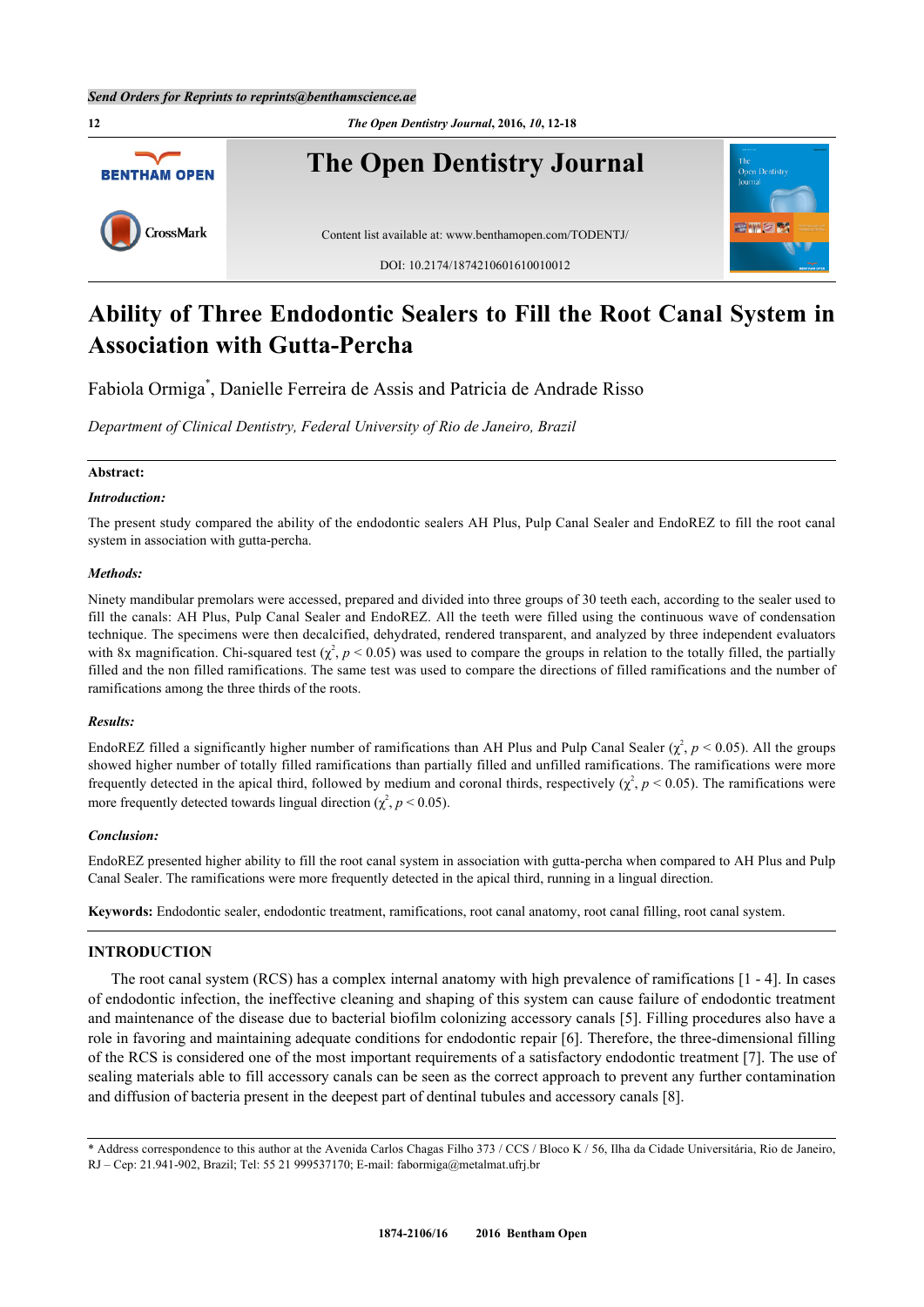Currently, gutta-percha is used in association with an endodontic sealer to fill RCS. Endodontic sealers are used to fill the gap between the gutta-percha and the canal walls and to fill the irregularities of the RCS where gutta-percha cannot penetrate. Several materials have been studied aiming at improving the three-dimensional filling, thus providing an increase in the success rate of the endodontic treatment [[6,](#page-4-3) [9](#page-5-2) - [11\]](#page-5-3). According to some authors, gutta-percha usually penetrates the large accessory canals located at the coronal third of the root [[3,](#page-4-4) [12\]](#page-5-4). The thin ramifications located at the medium and apical thirds are ordinarily filled by endodontic sealers. Consequently, the ability to penetrate in irregular areas is a very important property of the filling materials and must be considered when choosing an appropriate one [[9\]](#page-5-2). Almeida *et al.* [[9\]](#page-5-2) observed that AH Plus, Epiphany Root Canal Sealant, Endométhasone, Pulp Canal Sealer (EWT) and Sealapex have similar ability to fill artificial lateral canals when the lateral condensation technique is used. However, according to Venturi *et al.* [\[13\]](#page-5-5), AH Plus has a higher ability to fill lateral canals than Pulp Canal Sealer (EWT) when the vertical compaction with the apical backfilling technique is used.

AH Plus sealer (Dentsply, Maillefer, Ballaigues, Switzerland) is an epoxy based sealer which has an extensive history of use. It has good dimensional stability and promotes adherence to the canal walls [\[14\]](#page-5-6). Pulp Canal Sealer (SybronEndo, Glendora, CA USA) is a zinc oxide and eugenol based sealer widely used in endodontic practice. This sealer has plasticity, reduced setting time and reduced dimensional variation after setting [\[13\]](#page-5-5). EndoREZ (Ultradent Products Inc, South Jordan, UT) is a hydrophilic, dual-cured sealer containing zinc oxide, barium sulphate, resins and pigments in a matrix of urethane dimethacrylate resin. It can be used in the wet environment of the root canal system and is very effective in penetrating dentinal tubules and adapting closely to the canal walls [[15\]](#page-5-7).

In this context, the aim of the present study was to compare the ability of the endodontic sealers AH Plus, Pulp Canal Sealer and EndoREZ to fill the root canal system in association with gutta-percha. The frequency, location, and direction of the ramifications filled with these sealers were investigated.

# **MATERIALS AND METHODS**

The present study was approved by the Research and Ethics Committee of the University Hospital of the Federal University of Rio de Janeiro (CAAE no. 0024.0.239.000-09). Ninety recently extracted human mandibular premolars were used in this study. They were immersed in a 5.25% sodium hypochlorite solution for two hours and stored at 4<sup>o</sup>C in distilled water until required. An endodontic access cavity was prepared in all teeth and the root canals were prepared using K3 files (SybronEndo, Glendora, CA USA), according to the Segmented Preparation Technique used by Barbosa *et al.* [[2\]](#page-4-5). According to this technique, the coronal and medium thirds of the canals were prepared using a 25.06 NiTi rotary file (SybronEndo, Glendora, CA USA) mounted on an electric motor (Easy Endo, Belo Horizonte, Brazil) at 350 rpm. Gates-Glidden drills 1, 2, 3 and 4 (Dentsply, Maillefer, Ballaigues, Switzerland) were then sequentially used on these thirds of root canals with decreasing penetration and brushing movements. After this phase, the working length was determined introducing a #10 file (Dentsply, Maillefer, Ballaigues, Switzerland) in the canal until it was visible at the apical foramen. The apical portion of the canals was then prepared following the sequence of files: 15.04, 20.02, 20.04, 25.04, 20.06 and 25.06 (SybronEndo, Glendora, CA USA). All NiTi files were used to the working length. Irrigation with 5.25% sodium hypochlorite was carried out during all the instrumentation procedure. After the cleaning and shaping, the root canals were washed with 10 ml of EDTA solution during 3 minutes and then with 5.25% sodium hypochlorite. The final irrigation was made with 5 ml of distilled water. The root canals were dried with .06 paper points (Dentsply, Maillefer, Ballaigues, Switzerland).

#### **Obturation of the Root Canals**

The teeth were then randomly divided into three groups of 30 teeth each, according to the sealer used to fill the root canals: AH Plus sealer (Dentsply, Maillefer, Ballaigues, Switzerland), Pulp Canal Sealer (SybronEndo, Glendora, CA USA) and EndoREZ sealer (Ultradent, South Jordan, UT, EUA). All the teeth were filled using the Continuous Wave of Condensation Technique. According to this technique, medium gutta-percha cones (Endopoints Ind. e Comercio Ltda., Paraíba do Sul, Brazil) were fitted 1.0 mm from the working length. The sealers were prepared according to the manufacturers' instructions and introduced into the canals using a #15 file. The selected gutta-percha cone was coated with sealer and placed in the canal. More than one cone was used depending of the canals' shape. The System B Heat-Source (Analytic Technologies, Redmond, EUA) was used to remove the coronal portion of the cone. A medium size tip was placed in the canal with a silicone stopper set at 5 mm short of the working length, with temperature of  $200^{\circ}$ C. The Obtura II system (Obtura Corporation, Fenton, MO) was used for the back-filling, with application of gutta-percha in 4mm increments. The temperature of gutta-percha was  $200^{\circ}$ C when injected into the canal space. Once the obturation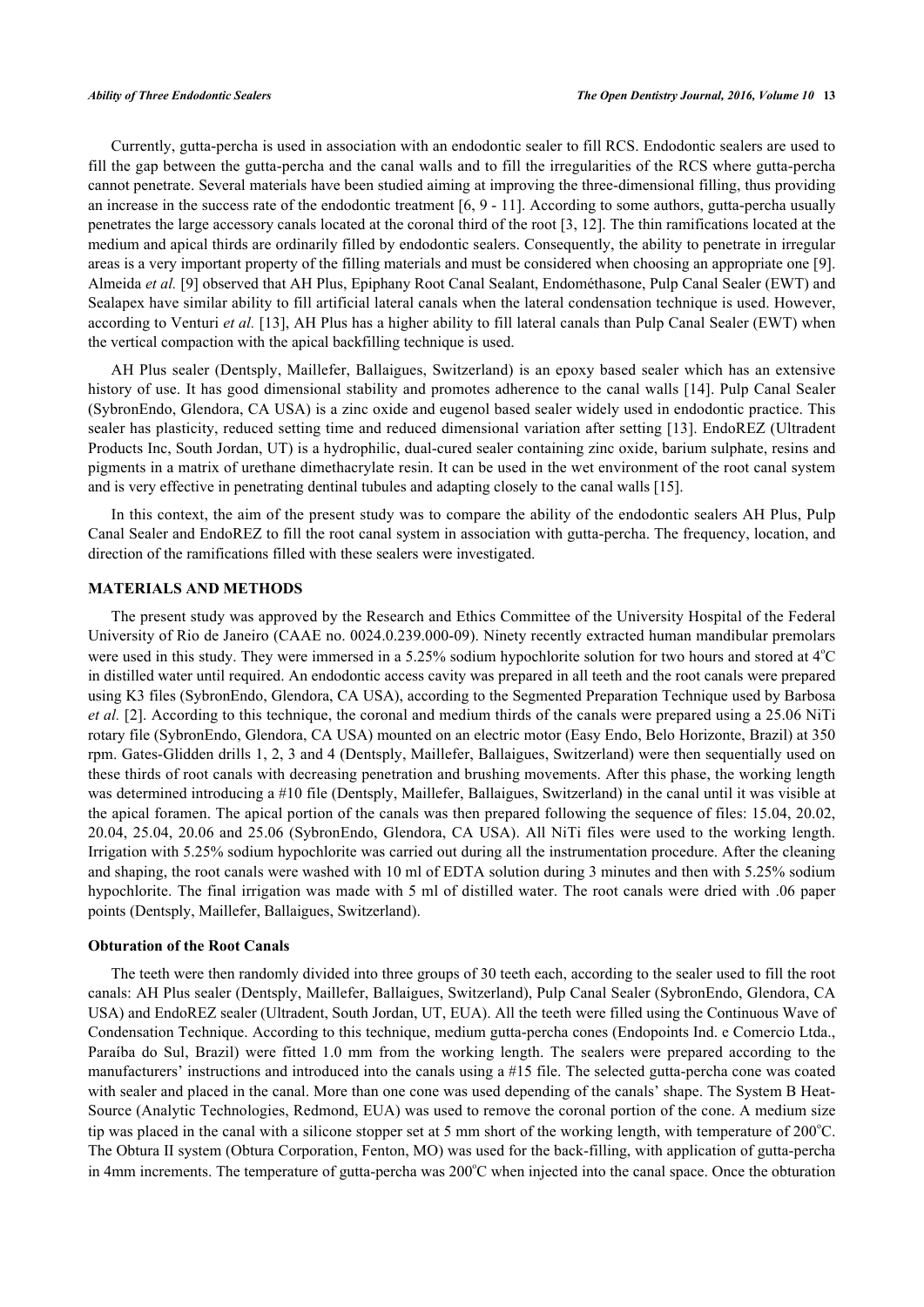#### **14** *The Open Dentistry Journal, 2016, Volume 10 Ormiga et al.*

of the root canals was concluded, the pulp chamber was cleaned with a small piece of cotton and alcohol, to remove the excess of sealer.

# **Sample Decalcification and Analysis**

After twenty four hours, the filled teeth were immersed in a 5% hydrochloric acid solution during approximately four days at room temperature for decalcification. The decalcifying solution was changed every twenty four hours and agitated for five seconds twice a day. After the completion of the decalcifying process, the teeth were washed in running water during twelve hours to eliminate any trace of the acid substance. The teeth were then dehydrated with different gradients of ethyl alcohol - 75, 85, 96 and 100%, - by immersing them in each solution for four hours. After that, the teeth were rendered transparent in methyl salicylate and analyzed by three previously calibrated and independent evaluators using an optical microscopy (DFV, Valença, Brazil) with 8x magnification. Each evaluator analyzed the frequency, location and direction of the filled accessory canals. The evaluators were not informed to which group the teeth pertained, thus characterizing a blind study.

## **Statistical Analysis**

The reliability among the evaluators was evaluated using the kappa coefficient (k). Chi-squared test  $(\chi^2, p \le 0.05)$ was used to compare the groups in relation to totally filled, partially filled and non filled ramifications (Fig. **[1](#page-2-0)**). Chisquared test  $(\chi^2, p \le 0.05)$  and Tukey test were used to compare the directions of filled ramifications and the number of ramifications among the three thirds of the roots.

<span id="page-2-0"></span>

**Fig. (1).** (**A**) Totally filled ramification. (**B**) Partially filled ramification. (**C**) Non filled ramification.

# **RESULTS**

The reliability among the evaluators was considered perfect  $(k=1.00)$ . Homogeneity of the groups was confirmed, as they showed no statistical difference for the total number of ramifications  $(\chi^2, p \le 0.05)$ . Table [1](#page-3-0) summarizes the frequency and location of the totally filled, partially filled and unfilled ramifications in the three groups. All the groups showed higher number of totally filled ramifications than partially filled and unfilled ramifications  $(\chi^2, p \le 0.05)$ . EndoREZ filled a significantly higher number of ramifications than AH Plus and Pulp Canal Sealer  $(\chi^2, p < 0.05)$ . There was no difference between AH Plus and Pulp Canal Sealer in relation to the number of filled ramifications.

Table **[2](#page-4-6)** summarizes the direction and location of the ramifications. There was no significant difference among the groups in relation to these variables  $(\chi^2, p \le 0.05)$ . In all groups, the ramifications were more frequently detected in the apical third, followed by medium and coronal thirds, respectively  $(\chi^2, p < 0.05)$ . The ramifications were more frequently detected towards lingual direction in comparison to buccal, mesial and distal directions  $(\chi^2, p < 0.05)$ .

# **DISCUSSION**

The present study compared the ability of the endodontic sealers AH Plus, Pulp Canal Sealer and EndoREZ to fill the ramifications of the root canal system using the tooth-clearing technique. This method renders the teeth transparent and therefore allows to investigate the internal anatomy of the root canal system [\[2](#page-4-5)]. Nevertheless several methods have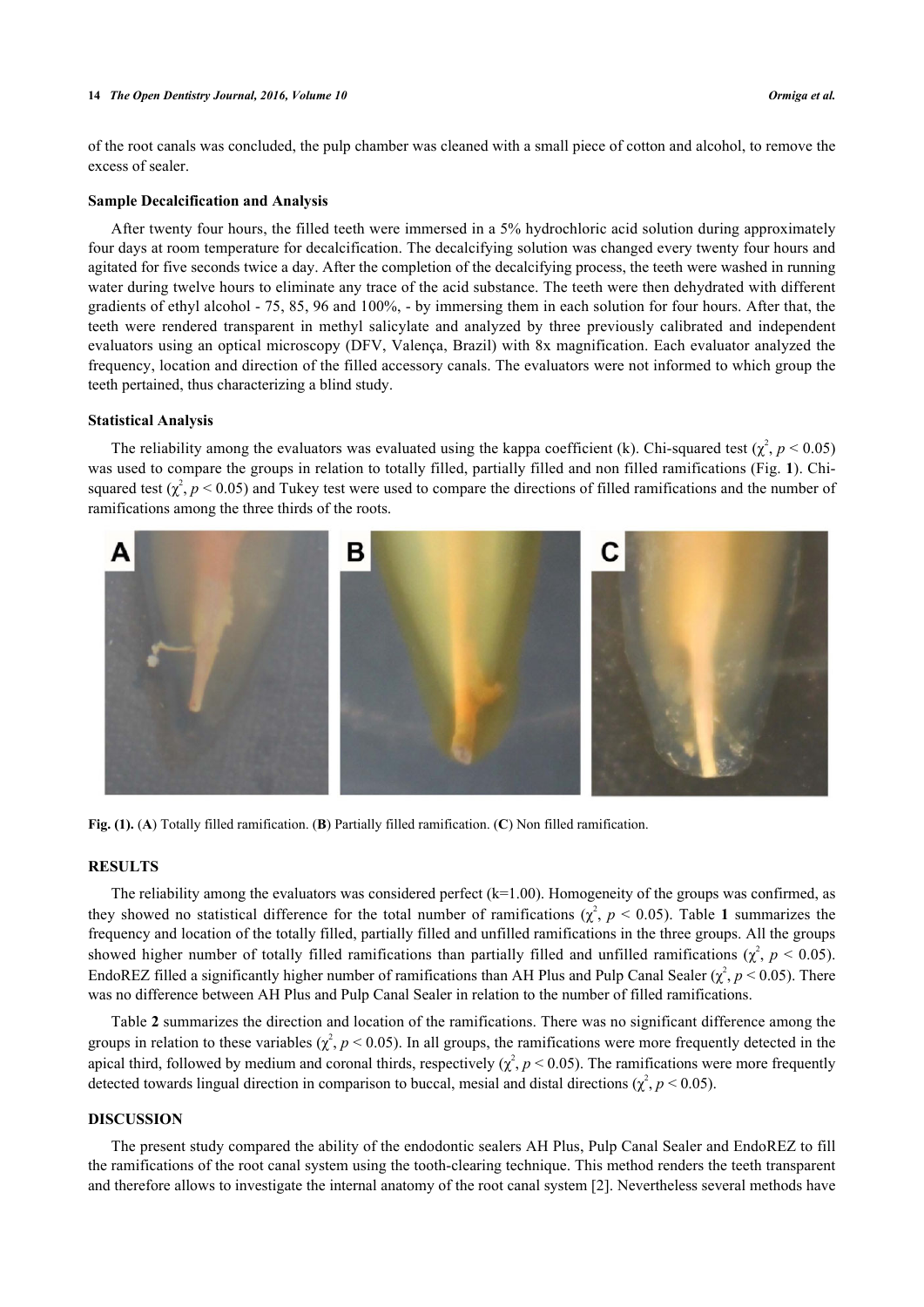been used to investigate root canal morphology, micro-CT examination and the tooth-clearing technique have been considered the gold standard methods for this purpose [\[16](#page-5-8), [17](#page-5-9)]. Micro-CT examination is reproducible and applied both quantitatively and qualitatively for a three-dimensional assessment of the RCS, however it is an expensive technology that requires much time to acquire and process the images of a high number of specimens [\[18,](#page-5-10) [19\]](#page-5-11). On the other hand, the tooth-clearing technique used here is a simple and inexpensive method that also allows three-dimensional assessment of RCS. This method has been used to investigate the filling of accessory canals and the occurrence of microleakage after root canal filling with different techniques and materials [[2,](#page-4-5) [3](#page-4-4), [8](#page-5-1), [9,](#page-5-2) [12,](#page-5-4) [13](#page-5-5)]. The present study evaluated the ramifications filled with three different sealers based on these studies. Mandibular premolars were used here because this group of teeth has a high number of ramifications, according to previous studies about RCS anatomy [\[1](#page-4-0), [5](#page-4-2)].

Three different endodontic sealers were associated with gutta-percha to fill RCS: AH Plus, Endo Rez and Pulp Canal Sealer. The results showed that all the groups presented higher number of totally filled ramifications than partially filled and unfilled ramifications, which demonstrates that all sealers presented adequate flowing ability and were able to fill ramifications. A higher incidence of ramifications was observed in the lingual and buccal directions when compared to the other directions, which is in agreement with De Deus [[1](#page-4-0)] and Barbosa *et al.* [\[2](#page-4-5)]. Consequently, a high percentage of the ramifications of the root canal system is not visible in the radiographs. According to our results, EndoREZ filled a significantly higher number of ramifications than AH Plus and Pulp Canal Sealer, which suggests superior flowing ability of the EndoREZ compared to the other sealers analyzed There was no difference between AH Plus and Pulp Canal Sealer in relation to the number of filled ramifications.

|                    |              | <b>AH Plus</b> |              | <b>Pulp Canal Sealer</b> |          |                | EndoRez        |              |                |                |
|--------------------|--------------|----------------|--------------|--------------------------|----------|----------------|----------------|--------------|----------------|----------------|
|                    |              | TF             | PF           | UF                       | TF       | PF             | UF             | TF           | PF             | UF             |
| $1/3$ A            | Apical delta | 3              | 2            | $\theta$                 | 3        | 2              | $\theta$       | 3            |                | 2              |
|                    | Secondary    | 5              | 3            | 3                        | 8        | 6              | 3              | 11           | 2              |                |
|                    | Accessory    | $\mathbf{0}$   | $\Omega$     | $\theta$                 |          | $\theta$       | $\theta$       | $\mathbf{0}$ | $\mathbf{0}$   | $\overline{0}$ |
| $1/3$ M            | Intercanal   |                | $\mathbf{0}$ |                          | $\theta$ | $\overline{2}$ | $\overline{4}$ |              |                | $\mathbf{0}$   |
|                    | Recurrent    | $\mathbf{0}$   |              | $\mathbf{0}$             | $\Omega$ | $\theta$       | $\mathbf{0}$   |              |                | $\overline{0}$ |
|                    | Colateral    |                | $\theta$     | $\mathbf{0}$             |          |                | $\theta$       |              | $\overline{0}$ | $\overline{0}$ |
|                    | Lateral      |                |              | $\mathbf{0}$             | $\theta$ | $\theta$       | $\overline{2}$ | $\mathbf{0}$ | $\mathbf{0}$   | $\overline{0}$ |
| 1/3C               | Isthmus      | $\mathbf{0}$   | $\mathbf{0}$ |                          |          | $\theta$       | $\mathbf{0}$   |              | $\overline{0}$ | $\mathbf{0}$   |
| Total              |              | 11             | 7            | 5                        | 14       | 11             | 9              | 18           | 5              | 3              |
| Percentage $(\% )$ |              | 47.82          | 30.44        | 21.74                    | 41.18    | 32.35          | 26.47          | 69.23        | 19.24          | 11.53          |

<span id="page-3-0"></span>**Table 1. Frequency and location of ramifications.**

 $*$  TF = totally filled; PF = partially filled; UF = unfilled; 1/3 C = coronal third; 1/3 M = medium third; 1/3 A = apical third

The results presented here are in agreement with Almeida *et al.* [[9\]](#page-5-2), who reported that AH Plus and Pulp Canal Sealer have similar ability to fill artificial lateral canals when the lateral condensation technique is used. However, this result is not in agreement with Venturi [[13](#page-5-5)], who reported that AH Plus has a higher ability to fill lateral canals than Pulp Canal Sealer. This discrepancy can be related to the different type of teeth used by that author. Our results are also in conflict with Chandra *et al.* [\[20](#page-5-12)], who observed that AH Plus sealer, presented higher penetration into the dentinal tubules than EndoREZ sealer. The results presented by those authors suggest that AH Plus presents a better flowing ability than EndoREZ. However, the authors used confocal microscope to determine the depth of penetration of the sealer into the dentinal tubules, which characterizes different experimental conditions compared to those used here. It should be noted that the ramification filling is not likely to exert significant antibacterial effects to eliminate residual bacteria in the ramification [[5\]](#page-4-2). Consequently, it is extremely important to exhaust the strategies of RCS disinfection before filling this system, regardless the sealer to be used. The solution used to irrigate the RCS must have low surface tension and high antibacterial effect to clean and disinfect the irregularities and ramifications where the endodontic instruments cannot penetrate. The irrigation with 5.25% sodium hypochlorite used here has both properties.

The ramification filling does not ensure its complete sealing [[5\]](#page-4-2). The sealers may have polymerization shrinkage and fail to avoid microleakage, debonding, and void formation. Consequently, the shrinkage associated with the polymerization reaction of resin based sealers like EndoREZ is a serious drawback in comparison to other sealers [[10\]](#page-5-13). EndoRez presented higher shrinkage than AH Plus and TubliSeal, a zinc oxide-eugenol based sealer [[10,](#page-5-13) [21\]](#page-5-14), while Pulp Canal Sealer presented reduced dimensional variation after setting [[13\]](#page-5-5). Regarding the sealing ability, EndoREZ exhibited significantly higher leakage than AH Plus [\[22](#page-5-15)]. However, its seal may be improved with the use of a dual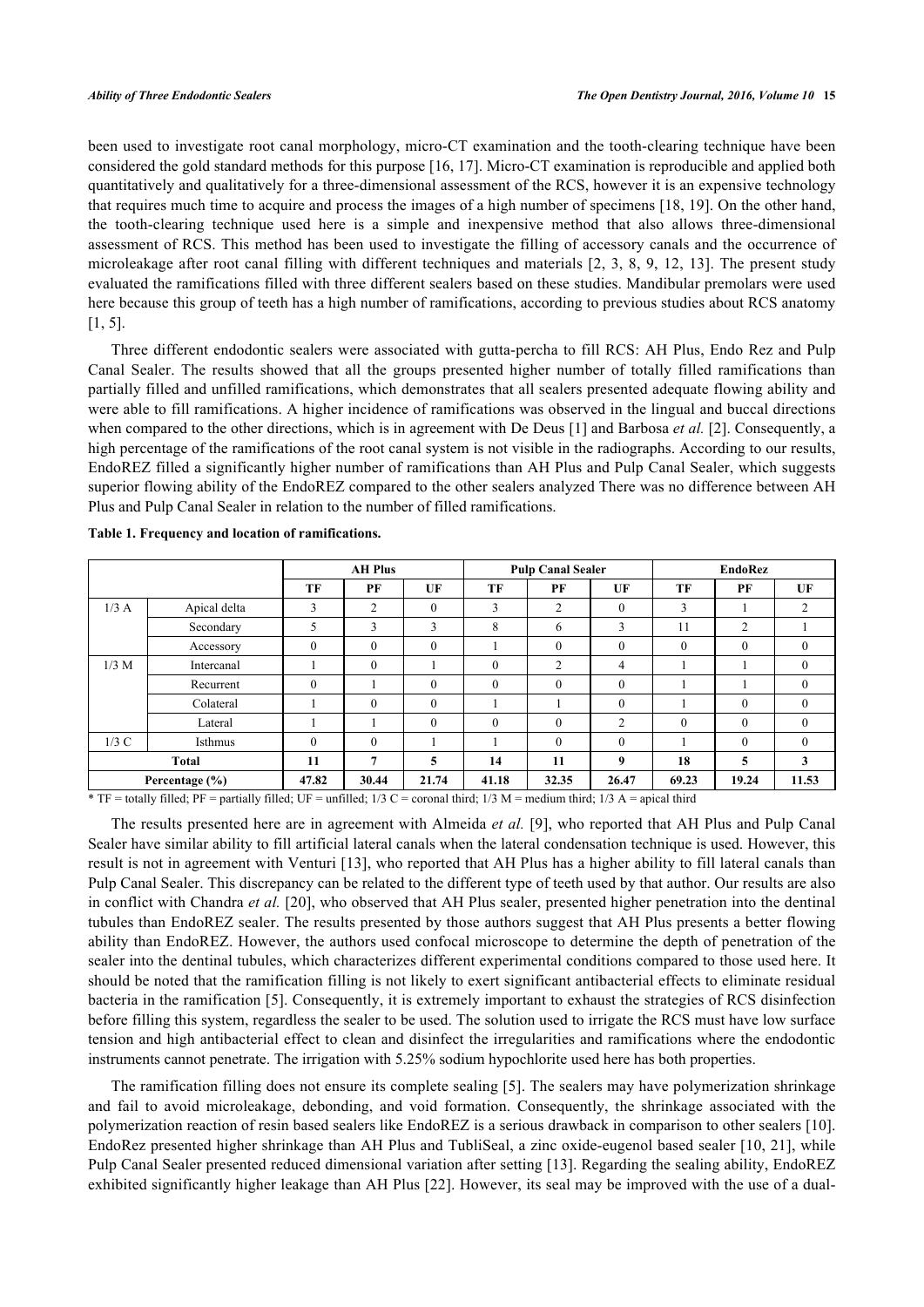cured self-etch adhesive, which produces apical and coronal seals at least as good as the AH Plus associated with guttapercha [[22,](#page-5-15) [23](#page-5-16)]. It should be noted that EndoREZ exhibited significantly higher solubility and water sorption than AH Plus [[21\]](#page-5-14), which tends to enable leakage.

The flowing and the sealing abilities of the material are not the only relevant aspects to be considered in the choice of the endodontic sealer. Radiopacity, clinical performance and biocompatibility of the sealers are also important properties. Though all the sealers tested here present acceptable radiopacity value according to ANSI/ADA Specification 57, EndoREZ radiopacity is significantly lower than that exhibited by AH Plus and Pulp Canal Sealer [\[24](#page-5-17)]. Regarding the clinical performance, a retrospective clinical and radiographic study suggests that EndoREZ used in conjunction with gutta-percha cones performs similarly to conventional endodontic sealers during a period of up to 8 years [[25\]](#page-5-18).

Regarding the biocompatibility, there is no consensus among the researches [\[6](#page-4-3), [26](#page-5-19) - [30](#page-6-0)]. Though Karapinar-Kazandag *et al.* [[26\]](#page-5-19) observed no or minimal cytotoxicity of both AH Plus and EndoREZ, some authors observed that AHPlus presented lower cytotoxicity than EndoREZ and EndoFill sealers [[21,](#page-5-14) [27,](#page-6-1) [28](#page-6-2)]. In contradiction to those studies, Brackett *et al.* [\[29\]](#page-6-3) observed that AH-plus and Pulp Canal Sealer were severely cytotoxic initially, but cell viability in contact with AH-plus increased markedly with time during a 6-week testing period. Zmener *et al.* [[30](#page-6-0)] also observed that Pulp Canal Sealer showed a severe subcutaneous connective tissue reaction in rats and considered EndoREZ biologically acceptable when used with accelerator.

|         | <b>Apical Third</b> | <b>Medium Third</b> | <b>Coronal Third</b> | <b>Total</b> |
|---------|---------------------|---------------------|----------------------|--------------|
| Buccal  | $9(20.93\%)$        | $4(44.44\%)$        |                      | 13(24.52%)   |
| Lingual | 14 (32.55%)         | $3(33.33\%)$        | $(100\%)$            | 18 (33.96%)  |
| Mesial  | $9(20.93\%)$        |                     |                      | $9(16.98\%)$ |
| Distal  | 11 $(25.58\%)$      | 2(22.22%)           |                      | 13(24.52%)   |
| Total   | 43 $(100\%)$        | $9(100\%)$          | $(100\%)$            | 53 (100%)    |

<span id="page-4-6"></span>

|  |  |  | Table 2. Location and direction of lateral and secondary. |
|--|--|--|-----------------------------------------------------------|
|  |  |  |                                                           |

# **CONCLUSION**

The conclusion from the results presented here is that EndoREZ presented higher ability to fill the root canal system in association with gutta-percha when compared to AH Plus and Pulp Canal Sealer. The ramifications were more frequently detected in the apical third, running in a lingual direction.

# **CONFLICT OF INTEREST**

The authors confirm that this article content has no conflict of interest.

# **ACKNOWLEDGEMENTS**

Declared none.

# **REFERENCES**

- <span id="page-4-0"></span>[1] De Deus QD. Frequency, location, and direction of the lateral, secondary, and accessory canals. J Endod 1975; 1(11): 361-6. [\[http://dx.doi.org/10.1016/S0099-2399\(75\)80211-1\]](http://dx.doi.org/10.1016/S0099-2399(75)80211-1) [PMID: [10697487](http://www.ncbi.nlm.nih.gov/pubmed/10697487)]
- <span id="page-4-5"></span>[2] Barbosa FO, Gusman H, Pimenta de Araújo MC. A comparative study on the frequency, location, and direction of accessory canals filled with the hydraulic vertical condensation and continuous wave of condensation techniques. J Endod 2009; 35(3): 397-400. [\[http://dx.doi.org/10.1016/j.joen.2008.12.009\]](http://dx.doi.org/10.1016/j.joen.2008.12.009) [PMID: [19249603](http://www.ncbi.nlm.nih.gov/pubmed/19249603)]
- <span id="page-4-4"></span>[3] Venturi M, Di Lenarda R, Prati C, Breschi L. An *in vitro* model to investigate filling of lateral canals. J Endod 2005; 31(12): 877-81. [\[http://dx.doi.org/10.1097/01.don.0000164131.46519.d5\]](http://dx.doi.org/10.1097/01.don.0000164131.46519.d5) [PMID: [16306822](http://www.ncbi.nlm.nih.gov/pubmed/16306822)]
- <span id="page-4-1"></span>[4] Yang H, Tian C, Li G, Yang L, Han X, Wang Y. A cone-beam computed tomography study of the root canal morphology of mandibular first premolars and the location of root canal orifices and apical foramina in a Chinese subpopulation. J Endod 2013; 39(4): 435-8. [\[http://dx.doi.org/10.1016/j.joen.2012.11.003\]](http://dx.doi.org/10.1016/j.joen.2012.11.003) [PMID: [23522531](http://www.ncbi.nlm.nih.gov/pubmed/23522531)]
- <span id="page-4-2"></span>[5] Ricucci D, Loghin S, Siqueira JF Jr. Exuberant Biofilm infection in a lateral canal as the cause of short-term endodontic treatment failure: report of a case. J Endod 2013; 39(5): 712-8. [\[http://dx.doi.org/10.1016/j.joen.2012.12.008\]](http://dx.doi.org/10.1016/j.joen.2012.12.008) [PMID: [23611398](http://www.ncbi.nlm.nih.gov/pubmed/23611398)]
- <span id="page-4-3"></span>[6] Tavares CO, Böttcher DE, Assmann E, *et al.* Tissue reactions to a new mineral trioxide aggregate-containing endodontic sealer. J Endod 2013; 39(5): 653-7. [\[http://dx.doi.org/10.1016/j.joen.2012.10.009\]](http://dx.doi.org/10.1016/j.joen.2012.10.009) [PMID: [23611385](http://www.ncbi.nlm.nih.gov/pubmed/23611385)]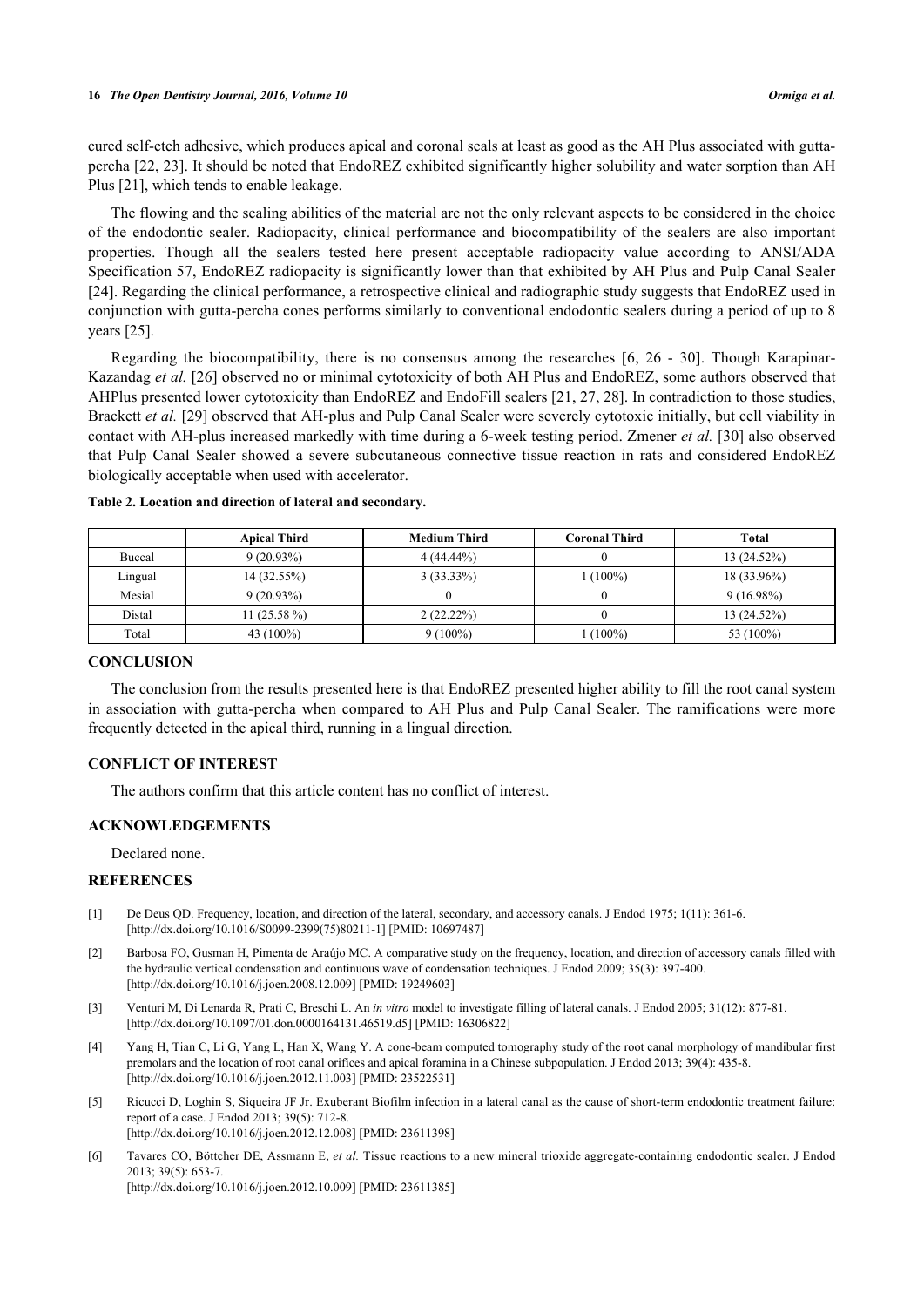- <span id="page-5-0"></span>[7] Schilder H. Filling root canals in three dimensions. 1967. J Endod 2006; 32(4): 281-90. [\[http://dx.doi.org/10.1016/j.joen.2006.02.007\]](http://dx.doi.org/10.1016/j.joen.2006.02.007) [PMID: [16554195](http://www.ncbi.nlm.nih.gov/pubmed/16554195)]
- <span id="page-5-1"></span>[8] Bertacci A, Baroni C, Breschi L, Venturi M, Prati C. The influence of smear layer in lateral channels filling. Clin Oral Investig 2007; 11(4): 353-9.
	- [\[http://dx.doi.org/10.1007/s00784-007-0127-y\]](http://dx.doi.org/10.1007/s00784-007-0127-y) [PMID: [17574482](http://www.ncbi.nlm.nih.gov/pubmed/17574482)]
- <span id="page-5-2"></span>[9] Almeida JF, Gomes BP, Ferraz CC, Souza-Filho FJ, Zaia AA. Filling of artificial lateral canals and microleakage and flow of five endodontic sealers. Int Endod J 2007; 40(9): 692-9. [\[http://dx.doi.org/10.1111/j.1365-2591.2007.01268.x\]](http://dx.doi.org/10.1111/j.1365-2591.2007.01268.x) [PMID: [17608677](http://www.ncbi.nlm.nih.gov/pubmed/17608677)]
- <span id="page-5-13"></span>[10] Hammad M, Qualtrough A, Silikas N. Extended setting shrinkage behavior of endodontic sealers. J Endod 2008; 34(1): 90-3. [\[http://dx.doi.org/10.1016/j.joen.2007.10.014\]](http://dx.doi.org/10.1016/j.joen.2007.10.014) [PMID: [18155502](http://www.ncbi.nlm.nih.gov/pubmed/18155502)]
- <span id="page-5-3"></span>[11] Nagas E, Uyanik MO, Eymirli A, *et al.* Dentin moisture conditions affect the adhesion of root canal sealers. J Endod 2012; 38(2): 240-4. [\[http://dx.doi.org/10.1016/j.joen.2011.09.027\]](http://dx.doi.org/10.1016/j.joen.2011.09.027) [PMID: [22244645](http://www.ncbi.nlm.nih.gov/pubmed/22244645)]
- <span id="page-5-4"></span>[12] Venturi M, Breschi L. Evaluation of apical filling after warm vertical gutta-percha compaction using different procedures. J Endod 2004; 30(6): 436-40. [\[http://dx.doi.org/10.1097/00004770-200406000-00015](http://dx.doi.org/10.1097/00004770-200406000-00015)] [PMID: [15167475\]](http://www.ncbi.nlm.nih.gov/pubmed/15167475)
- <span id="page-5-5"></span>[13] Venturi M. An *ex vivo* evaluation of a gutta-percha filling technique when used with two endodontic sealers: analysis of the filling of main and lateral canals. J Endod 2008; 34(9): 1105-10. [\[http://dx.doi.org/10.1016/j.joen.2008.06.017\]](http://dx.doi.org/10.1016/j.joen.2008.06.017) [PMID: [18718375](http://www.ncbi.nlm.nih.gov/pubmed/18718375)]
- <span id="page-5-6"></span>[14] Bouillaguet S, Shaw L, Barthelemy J, Krejci I, Wataha JC. Long-term sealing ability of Pulp Canal Sealer, AH-Plus, GuttaFlow and Epiphany. Int Endod J 2008; 41(3): 219-26. [\[http://dx.doi.org/10.1111/j.1365-2591.2007.01343.x\]](http://dx.doi.org/10.1111/j.1365-2591.2007.01343.x) [PMID: [18005042](http://www.ncbi.nlm.nih.gov/pubmed/18005042)]
- <span id="page-5-7"></span>[15] Kim YK, Grandini S, Ames JM, *et al.* Critical review on methacrylate resin-based root canal sealers. J Endod 2010; 36(3): 383-99. [\[http://dx.doi.org/10.1016/j.joen.2009.10.023\]](http://dx.doi.org/10.1016/j.joen.2009.10.023) [PMID: [20171352](http://www.ncbi.nlm.nih.gov/pubmed/20171352)]
- <span id="page-5-8"></span>[16] Neelakantan P, Subbarao C, Subbarao CV. Comparative evaluation of modified canal staining and clearing technique, cone-beam computed tomography, peripheral quantitative computed tomography, spiral computed tomography, and plain and contrast medium-enhanced digital radiography in studying root canal morphology. J Endod 2010; 36(9): 1547-51. [\[http://dx.doi.org/10.1016/j.joen.2010.05.008\]](http://dx.doi.org/10.1016/j.joen.2010.05.008) [PMID: [20728725](http://www.ncbi.nlm.nih.gov/pubmed/20728725)]
- <span id="page-5-9"></span>[17] Paes da Silva Ramos Fernandes LM, Rice D, Ordinola-Zapata R, *et al.* Detection of various anatomic patterns of root canals in mandibular incisors using digital periapical radiography, 3 cone-beam computed tomographic scanners, and micro-computed tomographic imaging. J Endod 2014; 40(1): 42-5. [\[http://dx.doi.org/10.1016/j.joen.2013.09.039\]](http://dx.doi.org/10.1016/j.joen.2013.09.039) [PMID: [24331989](http://www.ncbi.nlm.nih.gov/pubmed/24331989)]
- <span id="page-5-10"></span>[18] Versiani MA, Pécora JD, Sousa-Neto MD. Microcomputed tomography analysis of the root canal morphology of single-rooted mandibular canines. Int Endod J 2013; 46(9): 800-7. [\[http://dx.doi.org/10.1111/iej.12061\]](http://dx.doi.org/10.1111/iej.12061) [PMID: [23402296](http://www.ncbi.nlm.nih.gov/pubmed/23402296)]
- <span id="page-5-11"></span>[19] Leoni GB, Versiani MA, Pécora JD, Damião de Sousa-Neto M. Micro-computed tomographic analysis of the root canal morphology of mandibular incisors. J Endod 2014; 40(5): 710-6. [\[http://dx.doi.org/10.1016/j.joen.2013.09.003\]](http://dx.doi.org/10.1016/j.joen.2013.09.003) [PMID: [24767569](http://www.ncbi.nlm.nih.gov/pubmed/24767569)]
- <span id="page-5-12"></span>[20] Chandra SS, Shankar P, Indira R. Depth of penetration of four resin sealers into radicular dentinal tubules: a confocal microscopic study. J Endod 2012; 38(10): 1412-6. [\[http://dx.doi.org/10.1016/j.joen.2012.05.017\]](http://dx.doi.org/10.1016/j.joen.2012.05.017) [PMID: [22980190](http://www.ncbi.nlm.nih.gov/pubmed/22980190)]
- <span id="page-5-14"></span>[21] Lee BS, Wang CY, Fang YY, Hsieh KH, Lin CP. A novel urethane acrylate-based root canal sealer with improved degree of conversion, cytotoxicity, bond strengths, solubility, and dimensional stability. J Endod 2011; 37(2): 246-9. [\[http://dx.doi.org/10.1016/j.joen.2010.11.008\]](http://dx.doi.org/10.1016/j.joen.2010.11.008) [PMID: [21238811](http://www.ncbi.nlm.nih.gov/pubmed/21238811)]
- <span id="page-5-15"></span>[22] Gillespie WT, Loushine RJ, Weller RN, *et al.* Improving the performance of EndoREZ root canal sealer with a dual-cured two-step self-etch adhesive. II. Apical and coronal seal. J Endod 2006; 32(8): 771-5. [\[http://dx.doi.org/10.1016/j.joen.2006.01.006\]](http://dx.doi.org/10.1016/j.joen.2006.01.006) [PMID: [16861080](http://www.ncbi.nlm.nih.gov/pubmed/16861080)]
- <span id="page-5-16"></span>[23] Karapinar-Kazandağ M, Tanalp J, Bayrak OF, Sunay H, Bayirli G. Microleakage of various root filling systems by glucose filtration analysis. Oral Surg Oral Med Oral Pathol Oral Radiol Endod 2010; 109(6): e96-102. [\[http://dx.doi.org/10.1016/j.tripleo.2010.01.009\]](http://dx.doi.org/10.1016/j.tripleo.2010.01.009) [PMID: [20417137](http://www.ncbi.nlm.nih.gov/pubmed/20417137)]
- <span id="page-5-17"></span>[24] Camilleri J. Evaluation of selected properties of mineral trioxide aggregate sealer cement. J Endod 2009; 35(10): 1412-7. [\[http://dx.doi.org/10.1016/j.joen.2009.07.008\]](http://dx.doi.org/10.1016/j.joen.2009.07.008) [PMID: [19801242](http://www.ncbi.nlm.nih.gov/pubmed/19801242)]
- <span id="page-5-18"></span>[25] Zmener O, Pameijer CH. Clinical and radiographic evaluation of a resin-based root canal sealer: an eight-year update. J Endod 2010; 36(8): 1311-4.

[\[http://dx.doi.org/10.1016/j.joen.2010.04.020\]](http://dx.doi.org/10.1016/j.joen.2010.04.020) [PMID: [20647086](http://www.ncbi.nlm.nih.gov/pubmed/20647086)]

<span id="page-5-19"></span>[26] Karapınar-Kazandağ M, Bayrak OF, Yalvaç ME, *et al.* Cytotoxicity of 5 endodontic sealers on L929 cell line and human dental pulp cells. Int Endod J 2011; 44(7): 626-34. [\[http://dx.doi.org/10.1111/j.1365-2591.2011.01863.x\]](http://dx.doi.org/10.1111/j.1365-2591.2011.01863.x) [PMID: [21306404](http://www.ncbi.nlm.nih.gov/pubmed/21306404)]